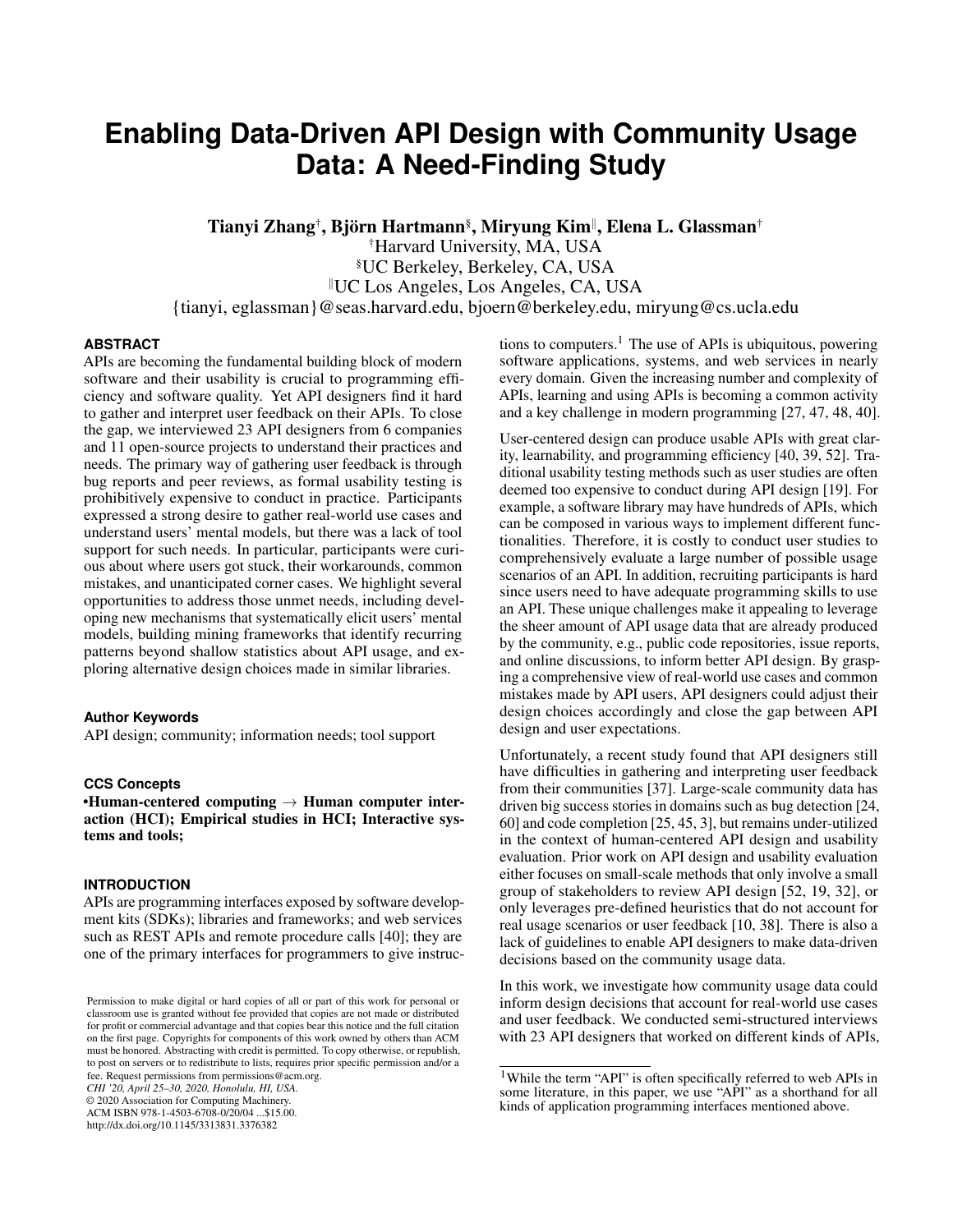including software libraries (11), web APIs (6), and domainspecific languages and toolkits (6). Among those participants, we observed a spectrum of API designers, including *userdriven*, *visionary*, *self-driven*, and *closed-world*. Despite various design decisions and trade-offs made by different kinds of designers, all of them acknowledged the importance of keeping users in mind while building APIs. However, in practice, participants gathered user feedback in an informal and passive manner, primarily through peer reviews and bug reports. We identified a diverse set of unmet needs of API designers. For example, while existing API usage mining techniques [\[62,](#page-12-4) [59,](#page-12-5) [41,](#page-11-8) [22\]](#page-10-4) mainly focused on identifying common patterns of correct usage, designers wished to gather more unanticipated corner cases and user mistakes from a broader scope of community data such as online discussions, emails, and issue reports. In particular, *user-driven* and *visionary designers* expressed a strong desire to get a holistic view of API usage in the wild and interactively validate their own hypotheses with real-world use cases. Therefore, it is important to extend existing mining techniques to address these unmet needs.

Furthermore, the majority of participants were interested in getting a rich description of users' mental models. For example, they wanted to understand "why do people use my API?", "how they discover it?", "what steps do they take to learn the API and how long?", and "where do users give up?". However, such information is barely reflected in code repositories and thus cannot be easily surfaced from a pile of users' code. Therefore, it requires developing new mechanisms to elicit rich, fine-grained descriptions of user feedback and mental models. For those designers who work on popular domains such as machine learning and data visualization, it may be beneficial to surface design decisions made in alternative libraries and identify features supported by alternative libraries but not by their own. This requires novel abstractions that model use cases of different libraries or DSLs in the same design space so that they are comparable regardless of syntactic differences.

In summary, this paper's contributions to HCI are:

- We conducted semi-structured interviews with 23 API designers from industry, academia, and nonprofit organizations to understand their practices and information needs in terms of gathering and interpreting user feedback.
- We presented an in-depth analysis of their design styles, design decisions, evaluation methods of API design, common issues of API usability, and unmet information needs.
- We proposed several tool design implications for leveraging community usage data to address the unmet needs of API designers and enable them to make data-driven decisions.

# **RELATED WORK**

## **API Design and Usability**

Building usable APIs is crucial to programming efficiency and software quality in modern programming. Previous studies have shown that programmers at all levels, from novices to experts, often find it difficult to learn new APIs [\[27,](#page-11-1) [40,](#page-11-0) [47,](#page-12-0) [15,](#page-10-5) [49\]](#page-12-6). Making mistakes in API usage could lead to severe program failures such as runtime exceptions [\[60\]](#page-12-3) and security vulnerabilities [\[21,](#page-10-6) [18,](#page-10-7) [16\]](#page-10-8). Therefore, it is crucial to design

APIs that meet user requirements and are easy to use, not only for the sake of driving API adoption and sustainability, but also to provide high-quality and reliable software products.

Prior work has investigated the usability impact of particular design decisions, e.g., the use of factory pattern [\[17\]](#page-10-9), the use of default class constructors [\[51\]](#page-12-7), and method placement [\[54\]](#page-12-8). Stylos and Myers proposed a list of API design decisions in object-oriented programming languages such as Java and C#, based on API design principles and recommendations from textbooks, guidelines, lab studies, and online discussions [\[53\]](#page-12-9). Macvean et al. described six challenges of designing and maintaining web APIs at Google, including resource allocation, empirically grounded guidelines, communication issues, API evolution support, API authentication, and library support across different programming languages [\[31\]](#page-11-9). There are also a number of studies that propose new methods to improve API usability, including user-centric API redesign [\[52\]](#page-12-2), heuristic evaluation [\[10\]](#page-10-3), API usability peer review [\[19,](#page-10-0) [32\]](#page-11-6), and static code analysis [\[38\]](#page-11-7). Our work extends previous studies by characterizing current practices and unmet information needs of API designers. We propose a set of tool design implications for leveraging community-generated API usage data to inform data-driven design decisions.

Murphy et al. [\[37\]](#page-11-3) interviewed 24 professional developers and identified the practices and challenges broadly related to API design workflow, API design guidelines, API usability evaluation, API design review, and API documentation. Our work is mainly motivated by a particular finding in Murphy et al.—*gathering user feedback and real-world use cases of APIs is useful but challenging due to a lack of tool support.* However, it is unclear what kinds of user feedback designers would like to discover from the API community, what kinds of information cues they consider valuable, and what tool support is needed to systematically surface those information cues from the community data. This motivates us to conduct an in-depth analysis of the unmet needs of API designers and how we could design better tool support. In addition, Murphy et al. only interviewed professional developers that worked in a company. In this work, we recruited a broader scope of API designers, including those from open-source projects, academia, and non-profit organizations. Compared with professional developers who have more resources and communication channels to their users, those open-source developers are in greater need of gathering and comprehending real-world use cases of their APIs.

## **Influence of Community Values on API Ecosystems**

There has been a large body of empirical studies about how information signals from software communities such as GitHub can influence the decision making process in software development, e.g., which project to depend on [\[56\]](#page-12-10), which developer to follow [\[11,](#page-10-10) [33\]](#page-11-10), how to test a project [\[42\]](#page-11-11), which project to contribute to [\[6,](#page-10-11) [44,](#page-11-12) [43\]](#page-11-13). Of particular interest to us are two recent studies about how community values influence the evolution and sustainability of API ecosystems [\[4,](#page-10-12) [58\]](#page-12-11). Bogart et al. [\[4\]](#page-10-12) studied how community-specific values, policies, and tools may influence how developers respond to API changes that may break client code. They found that expectations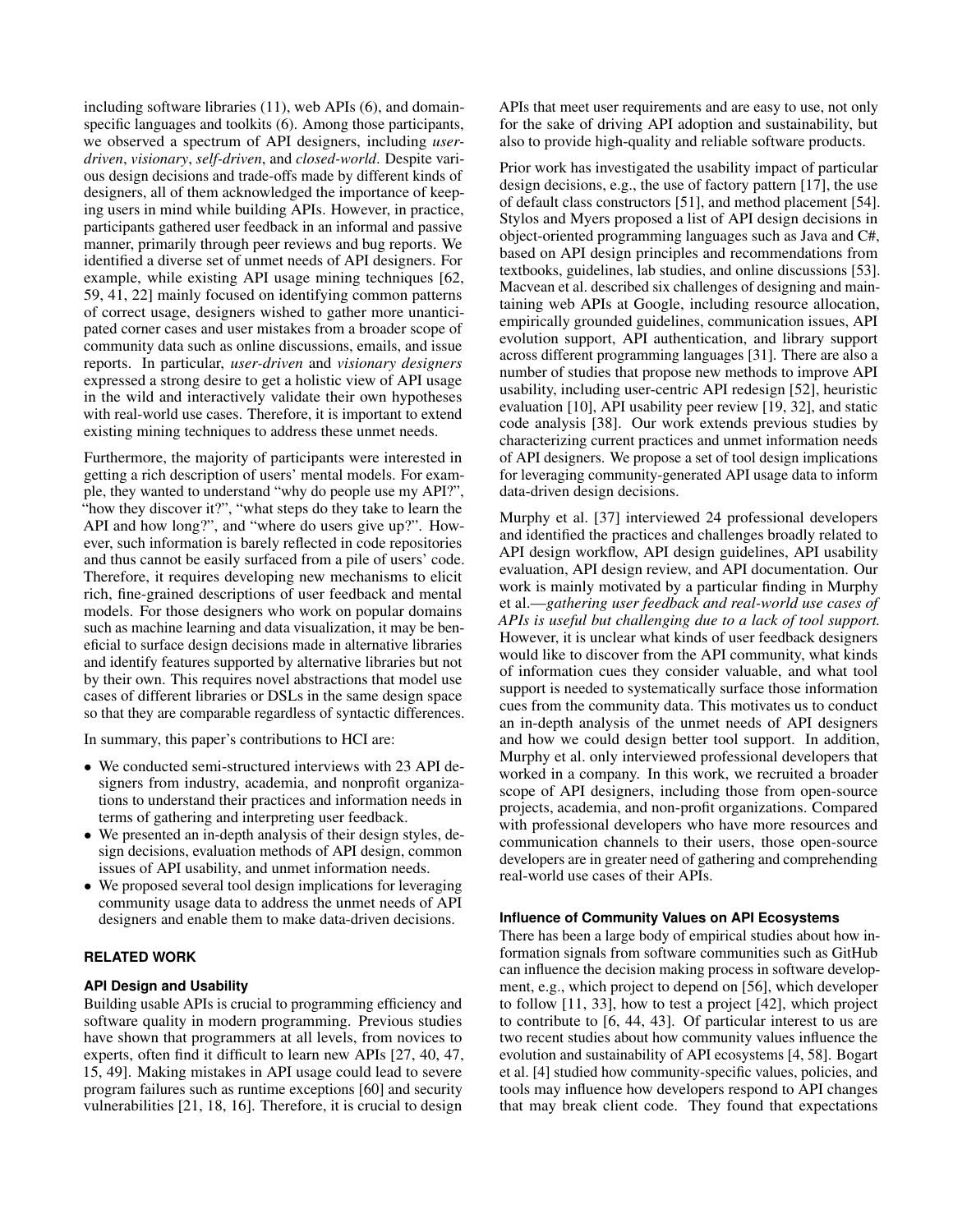about how to handle changes differ significantly among three ecosystems, Eclipse, CRAN, and npm. For example, longterm stability was a key value of the Eclipse community, while developers in the npm community considered ease of development more important and thus were less concerned about breaking changes. Valiev et al. [\[58\]](#page-12-11) analyzed how project-level factors (e.g., the number of commits, the number of contributors) and ecosystem-level factors (e.g., the number of upstream and downstream dependencies, the licensing policy) may influence the sustainability of Python packages in PyPI. These studies focus on the backward compatibility and sustainability of library packages. By contrast, we propose a new perspective on leveraging community usage data to enable API designers to make data-driven, community-responsive decisions.

#### **Mining from Online Coding Communities**

There has been a lot of interest in mining programming insights from online coding communities, e.g., API usage tips [\[29,](#page-11-14) [55\]](#page-12-12), test cases [\[36,](#page-11-15) [34\]](#page-11-16), analogical libraries [\[7,](#page-10-13) [8\]](#page-10-14), bug fixing hints [\[9,](#page-10-15) [20,](#page-10-16) [61\]](#page-12-13). In particular, many software mining techniques focus on mining and visualizing common API usage patterns from large code corpora [\[62,](#page-12-4) [35,](#page-11-17) [59,](#page-12-5) [41,](#page-11-8) [60\]](#page-12-3). However, their goal is to teach programmers how to use an API, rather than helping API designers to glean useful insights about API design and usability. For example, Glassman et al. designed an interactive system called EXAMPLORE that visualizes hundreds of API usage examples so that users could quickly grasp the different ways of using an API in various scenarios [\[22\]](#page-10-4). Compared with the needs of API users identified by prior work [\[47,](#page-12-0) [15\]](#page-10-5), this study shows that the information needs of API designers are quite different. For example, API designers often want to establish a comprehensive understanding of what mistakes users have made and where users were stuck before they eventually figured out the correct usage or even worse, before they gave up. However, a large portion of user mistakes are never committed to code repositories. Therefore, compared with mining correct API usage in code repositories, it may be more beneficial to build techniques that systematically gather API-related errors and identify error-inducing usage patterns.

#### **PARTICIPANTS**

We recruited 23 participants who built and maintained APIs using snowball sampling. Initially, we invited a small group of participants through personal contacts. Those participants further referred us to their colleagues and friends who also developed APIs and might be interested in our study.

Table [1](#page-3-0) shows participants' information. The project names and descriptions were anonymized for participants working on proprietary APIs in a company. We also anonymized the occupation of participants to avoid the potential risk of disclosing their identities. Ten participants were from large technology companies, while thirteen were from academia and non-profit organizations. These participants worked on eleven opensource projects and seven proprietary projects, which spanned across various domains, including statistics, data science, machine learning, circuit design, formal methods, distributed systems, and probabilistic programming. Participants had a median of 6 years of API design experience (mean: 7 years). Regarding API types, eleven participants worked on software libraries and frameworks written in general-purpose programming languages; six participants worked on frameworks that provided domain-specific languages (DSLs); six participants worked on web APIs. All of these APIs were either public APIs with at least a hundred or even thousands of users, or proprietary APIs that were deployed within companies and used by internal teams or external customers. There was a wide spectrum of API users, e.g., regular programmers, data scientists, machine learning engineers, hardware designers, statisticians, computational biologists, ecologists, etc.

## **METHODOLOGY**

We conducted semi-structured interviews, giving its advantage of allowing unanticipated information to be mentioned [\[30\]](#page-11-18). Each interview started with an introduction, a short explanation of the research being conducted, and demographic questions. Participants were then asked about the APIs they had worked on, the usability evaluation methods adopted in their projects, and their information needs if presented with a group of users and real use cases. We also asked about the API usability issues reported by their users, the challenges of gathering user feedback, and the desired tool support.

Interviews were conducted either in-person or via video conferencing software. Interviews took an average of 61 minutes, ranging from 30 minutes to 90 minutes. Three interviews were done in 30 minutes only, due to the time constraint of participants. We recorded each interview under the permission of participants. We transcribed a total of 23.3 hours audio recording of these interviews. The first author first conducted an open-coding phase over all transcripts using a qualitative analysis tool called MaxQDA.[2](#page-2-0) This coding phase was done thoroughly by highlighting everything that is relevant or potentially interesting. A code was generated by summarizing a relevant phrase or sentence with a short descriptive text. Then the first author conducted an inductive thematic analysis [\[5\]](#page-10-17) by grouping related codes into themes. The themes were regularly presented and discussed with the entire research team as they emerged from the interview data. In addition, the second author inspected the generated codes and themes separately, validating how the raw data supports the denoted codes and themes and adjusting their descriptions and boundaries. The two authors then discussed the disagreements and refined the codes and themes together across multiple sessions.

#### **DESIGNER SPECTRUM AND DESIGN DECISIONS**

Among 23 participants, we observed four types of API designers—*user-driven*, *self-driven*, *visionary*, and *closedworld*, based on how users fit into their design process and how they responded to user feedback. Column Design Style in Table [1](#page-3-0) shows where each participant falls on the spectrum.

*User-driven designers* often proactively talked to their users, designed APIs based on user expectations, and were very responsive to user feedback. Many customer-facing API teams in large technology companies were user-driven. They often took a user-centered design process that solicited user feedback early via surveys or public proposals that everyone could

<span id="page-2-0"></span> $^2$ <https://www.maxqda.com/>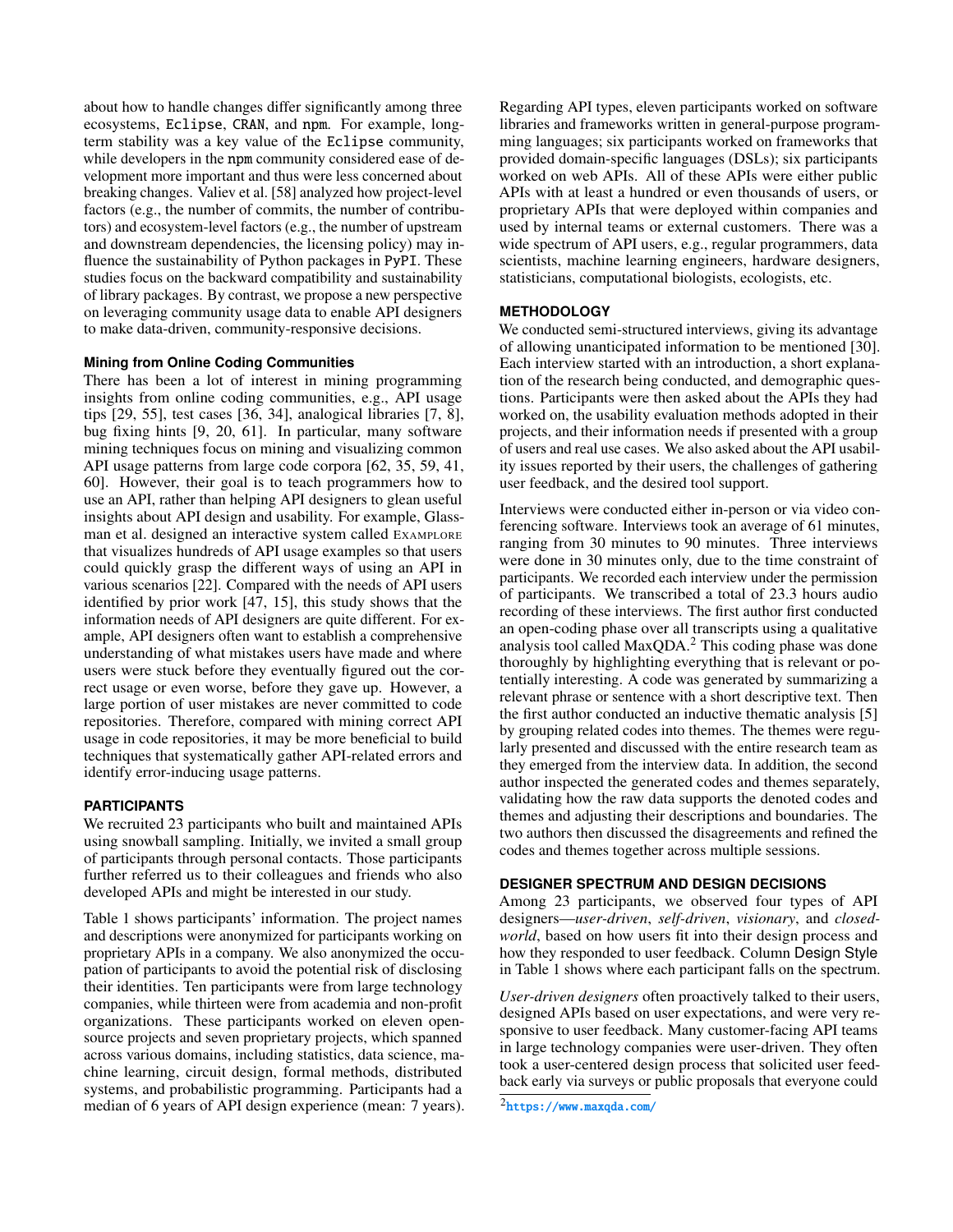<span id="page-3-0"></span>Table 1. Participant Information

|                  | Organization          | Project                  | Description                                 | Language     | <b>API Users</b>                                                       | Design Style                          |
|------------------|-----------------------|--------------------------|---------------------------------------------|--------------|------------------------------------------------------------------------|---------------------------------------|
| P1               | Large tech company    |                          |                                             | C#           | Internal developers                                                    | visionary                             |
| P <sub>2</sub>   | Open-source nonprofit | rOpenSci                 | A collection of R packages                  | $\mathbb{R}$ | Statisticians, computational scientists                                | self-driven                           |
| P <sub>3</sub>   | Open-source nonprofit | rOpenSci                 | A collection of R packages                  | $\mathbb{R}$ | Statisticians, computational scientists                                | visionary                             |
| P <sub>4</sub>   | Large tech company    |                          |                                             | Web API      | Customers                                                              | user-driven                           |
| P <sub>5</sub>   | R1 university         | Chisel                   | A hardware design language & framework      | <b>DSL</b>   | Hardware designers                                                     | visionary                             |
| P <sub>6</sub>   | R1 university         | Vega                     | A data visualization language & library     | <b>DSL</b>   | Students, external users                                               | self-driven                           |
| P <sub>7</sub>   | R1 university         | Chisel                   | A hardware design language & framework      | <b>DSL</b>   | Hardware designers                                                     | visionary                             |
| P <sub>8</sub>   | R1 university         | Chisel                   | A hardware design language & framework      | <b>DSL</b>   | Hardware designers                                                     | self-driven                           |
| P <sub>9</sub>   | R1 university         | rOpenSci                 | A collection of R packages                  | $\mathbb{R}$ | Students, statisticians, ecologists, etc.                              | self-driven $\rightarrow$ user-driven |
| P <sub>10</sub>  | R1 university         | Alloy                    | A model checking language & library         | <b>DSL</b>   | Students, academic researchers in PL,                                  | self-driven                           |
|                  |                       |                          |                                             |              | networking, embedded systems, etc.                                     |                                       |
| P11              | Large tech company    | $\overline{\phantom{0}}$ |                                             | Web API      | Internal developers                                                    | closed-world                          |
| P <sub>12</sub>  | Large tech company    | $\overline{\phantom{0}}$ |                                             | Web API      | Internal developers                                                    | closed-world                          |
| P13              | Large tech company    | <b>MXNet</b>             | A deep learning library                     | Python       | Data scientists, ML engineers                                          | user-driven                           |
| P <sub>14</sub>  | Large tech company    | $\overline{\phantom{0}}$ |                                             | Web API      | Internal developers                                                    | closed-world                          |
| P <sub>15</sub>  | R1 university         | Julia                    | A distributed arrays package in Julia       | Julia        | Computational scientists, economists, etc.                             | self-driven                           |
| P <sub>16</sub>  | R1 university         | Julia                    | A high-performance computing package        | Julia        | Computational scientists, economists, etc.                             | visionary                             |
| P17              | R1 university         | Partisan                 | A messaging library for distributed systems | Erlang       | IoT developers, database developers                                    | self-driven                           |
| P <sub>18</sub>  | Large tech company    |                          |                                             | Web API      | Internal developers                                                    | closed-world                          |
| P <sub>19</sub>  | R1 university         | Gen                      | A probabilistic programming framework       | Julia        | Students, researchers in ML and statistics                             | self-driven                           |
| P <sub>20</sub>  | Large tech company    | TensorFlow               | A deep learning library                     | Python       | Data scientists, ML engineers                                          | user-driven                           |
| P <sub>21</sub>  | Large tech company    | $\overline{\phantom{0}}$ |                                             | Web API      | Internal developers and customers                                      | user-driven                           |
| P <sub>22</sub>  | R1 university         | Caffe                    | A deep learning library                     | Python       | Data scientists, ML engineers                                          | self-driven $\rightarrow$ user-driven |
| P <sub>2</sub> 3 | Large tech company    | Z3                       | A SMT solving library                       | <b>DSL</b>   | Both industry developers and academic<br>researchers in PL and systems | self-driven                           |

comment on. The top concern of *user-driven designers* was API stability, especially if they had a large community. Once the design was finalized, user-driven designers were careful about changing their APIs, since it could bring the risk of breaking users' code. Yet for designers in other three categories, it was relatively flexible—they were more willing to first implement core features and then iterated on the API design based on user feedback.

*Self-driven designers* made their own design decisions based on their domain knowledge and designed APIs that suited their own needs first. Though most of them were interested in listening to their users, they often had their own goals and priorities. Thus, if user feedback was not aligned with their own goals, they were less willing to change their design decisions. Compared with making simple things easier, selfdriven designers cared more about making hard things possible. They were excited about adding more functionalities to their APIs and making their APIs more capable. Therefore, they cared a lot about the extensibility of their API design and did not want to limit themselves in the future. In fact, some of them introduced extra layers and interfaces to make their APIs modularized and extensible, which caused indirections that hindered API usability.

*Visionary designers* put themselves in the shoes of users and envisioned potential use cases when designing APIs. Oftentimes, they had a good wish of building simple and easy-to-use APIs but lacked direct communication channels to their users. Open-source developers that did not have close collaborations with industry were often visionary. Because their users were often external users and they also had limited resources to

connect to their users, e.g., organizing annual workshops as TensorFlow and MXNet teams did. Since *visionary designers* did not have a good idea about the API use cases in the wild, they had a tendency to make conservative design decisions such as adding strict runtime checks. If users used an API incorrectly, these runtime checks would fail early and prevent users from shooting themselves in the foot.

Finally, *closed-world designers* often built APIs to support other teams in the same organizations, where all design goals and use cases were clearly set and teams worked cooperatively to decide details that suited both designers and users. The user teams were deeply involved in the design process, where designers and users would sit down for weeks to sort out potential use cases together. Therefore, compared with other kinds of API designers, there was less tension between *closed-world designers* and their users. Oftentimes, stability is not really a big concern for them. Since they were closely connected to their users, they could inform user teams about proposed changes first and iteratively adjust their API design as needed.

Note that those API design styles were not always exclusive to each other. Many participants were, to some extent, a mix of different design styles at different stages of their projects. For instance, developers from early-stage academic projects were often *self-driven*, since their main goal was to build cut-edging technologies to achieve their own research goals rather than growing as a community. However, as those projects got more users and made more impact, those designers became more *user-driven*.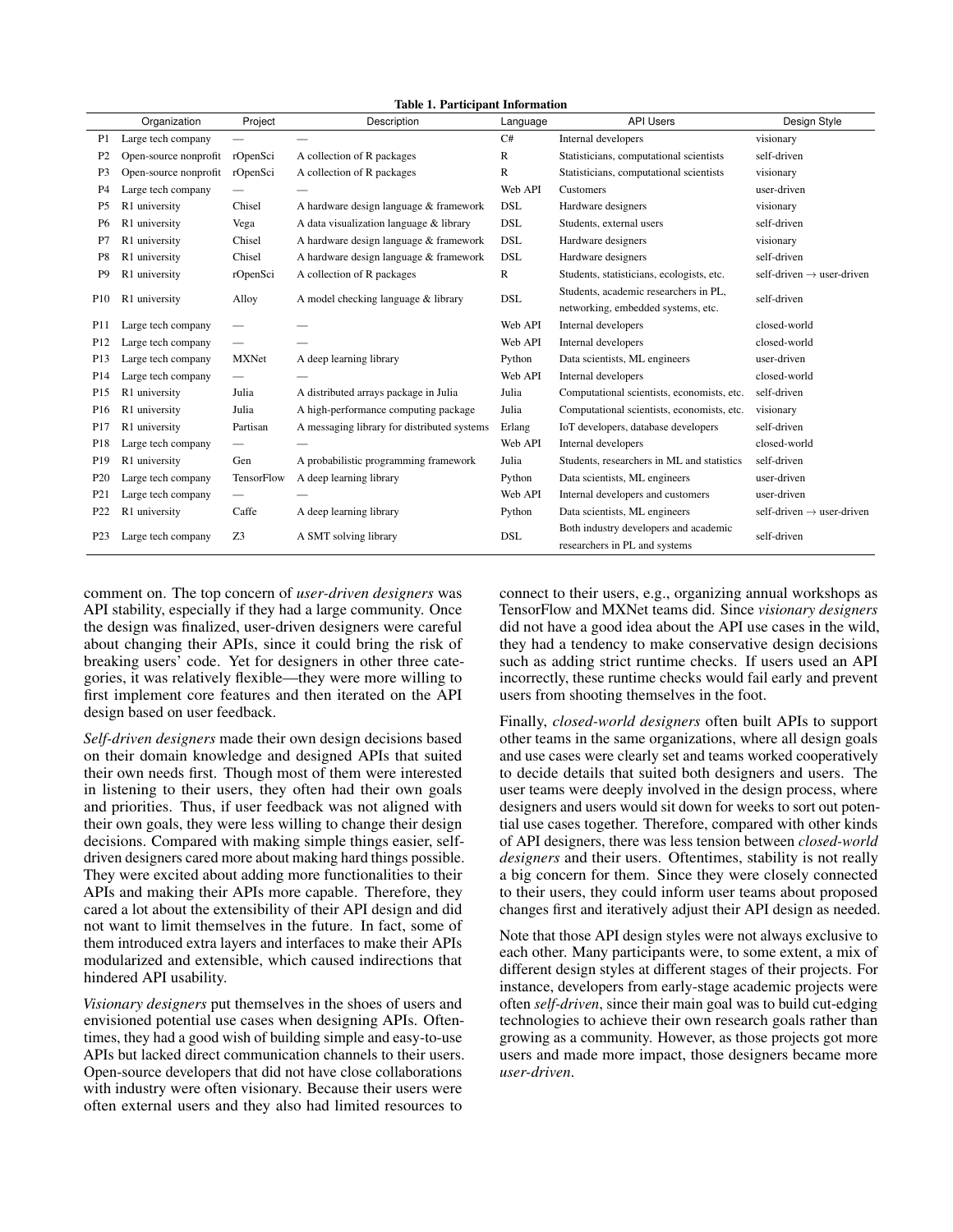## **USABILITY EVALUATION METHODS IN PRACTICE**

To understand the challenge and needs of evaluating API usability, we first asked participants how they evaluated their API design and gathered user feedback in practice. Specifically, we focused on eliciting different approaches and resources that our participants attempted to use. Table [2](#page-4-0) shows a complete list of evaluation methods that participants adopted.

*Looking through bug reports, emails, and online discussions.* For all kinds of API designers, inspecting bug reports, emails, and online discussions was the major way to identify usability issues. Most participants just passively relied on users to submit bug reports or ask questions, rather than actively reaching out to users. One of the reasons was the lack of communication channels to their users, especially for visionary designers. Though closed-world designers could easily reach out to user teams in the same company, they also waited for users to come back to them since it was more efficient as one participant said. By just looking through bug reports, API designers could get a vague sense about which API was used more often and which API was more error-prone. Yet they did not get a comprehensive view of the real-world use cases and usability issues, which many participants wished to get tool support for.

"*The most important thing is a lot of users post issues if they run into problems. So in that way, you also learn about what they're doing and problems that they were in to. Sometimes people share what they've done on social media. Or they write a blog post about what they're doing. So nothing is in a formal way but you get a sense of how people are writing their software with your package.*" [P2]

*Peer reviews.* Another widely adopted mechanism was to conduct peer reviews. Peer reviews helped with identifying design inconsistencies and potential use cases that were initially unanticipated by designers. Compared with open-source projects, large technology companies had more formal and rigorous review process, where all stakeholders were invited to review the API design. Big companies also had well-established review guidelines for API design. For instance, Google published a list of general design principles for web APIs, e.g., naming clarity and consistency, error handling principles, etc [\[1\]](#page-9-0). Open-source teams adopted light-weight code reviews via pull requests. Several participants said their teams did not perform peer reviews since it was difficult to find good reviewers in open-source projects.

*Regression testing on client applications.* Six participants manually searched and curated a small set of applications that used their APIs. Everytime they made changes to APIs, they reran test cases in those applications to ensure backward compatibility of updated APIs. Package managers such as CRAN and PyPI exposed reverse dependencies, which could help identify a large number of downstream packages. However, participants were reluctant to run regression against all downstream applications. One participant explained that it would cause too much computation overhead. Another participant said he did not want to lock himself in the corner to handle all kinds of issues in downstream applications. This required an intelligent way to select a subset of representative client

<span id="page-4-0"></span>Table 2. Usability Evaluation Methods in Practice Methods to evaluate API usability and get feedback Num Looking through bug reports, emails, online discussions 18

| Peer review                                           | 13 |  |  |
|-------------------------------------------------------|----|--|--|
| Regression testing on existing usage.                 |    |  |  |
| Teaching in classrooms, training camps, and workshops |    |  |  |
| A/B testing and its alternatives                      |    |  |  |
| Building example galleries                            |    |  |  |
| Scheduling regular meetings with users                |    |  |  |
| Monitoring and logging web API traffic                |    |  |  |
| Sending out surveys                                   |    |  |  |
| Cognitive dimensions                                  |    |  |  |
| User studies                                          |    |  |  |

projects to test on. Mining-based approaches could help with identifying various API usage examples from large code corpus [\[62,](#page-12-4) [59,](#page-12-5) [60\]](#page-12-3). Yet it still remains a challenge to efficiently visualize a large volume of usage examples and enable designers to filter out corner cases that they do not care about. Such a technique would be extremely beneficial for visionary designers, since they had limited resources to connect to their users and often desired to identify real use cases in the wild.

*Teaching in classrooms and training camps.* For participants from academia, a primary alternative to user studies was to teach libraries and packages in classrooms or training camps. Participants found it very helpful to have users within their arm's length and watch over their shoulders.

"*Being able to teach (my R packages) in the class room has been fantastic because I speak to students who have no programming experience or encounter the task for the first time. And I see the way they're trying to make things work, and what works and what fails. You immediately start seeing the pitfalls that you haven't anticipated.*" [P9]

*A/B testing and its alternatives.* Four participants said they did A/B testing or something similar to assess alternative API designs. Two web API designers mentioned that when they refactored an API or introduced a new API end point to replace an old one, they would add an interceptor to transform a subset of the incoming API requests to fit the data model of the new API and re-route them to the new API. Then they collected server-side metrics and compared the performance of two APIs. Compared with web APIs, it was difficult to instrument library APIs to gather API usage metrics. Two participants from the Chisel project said their team would mark new API alternatives as experimental before rolling them out. In this way, API users could experiment with those APIs and comment on them. However, this was not successful because some users built real products on top of those experimental APIs, which made it hard for Chisel developers to withdraw or revise those APIs based on the comments from other users.

*Scheduling regular meetings and organizing workshops.* Industrial developers often had more direct access to their users compared with open-source developers. Several participants from industry said they organized quarterly conferences with their customers to hear feedback. Participants who worked on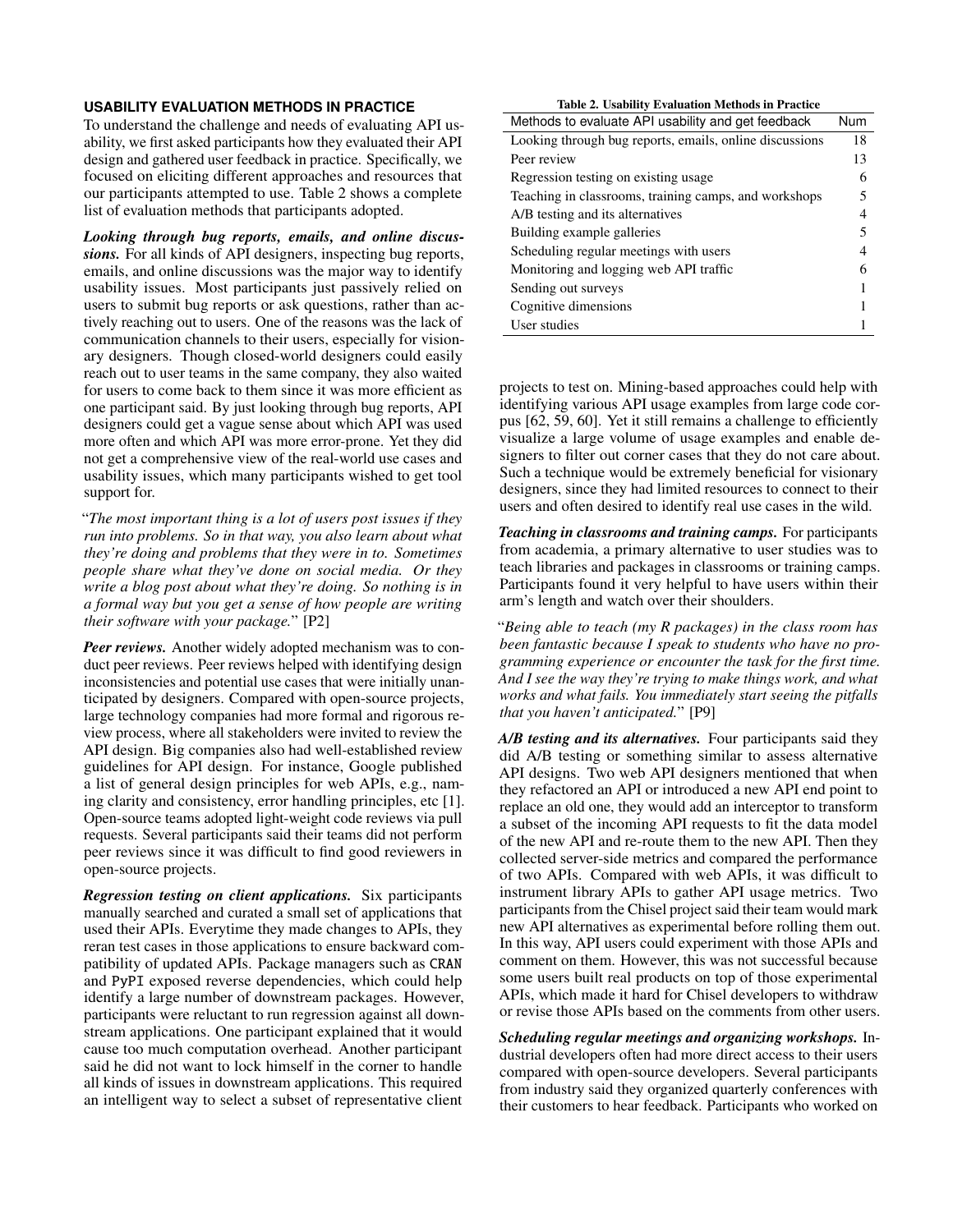large open-source projects like Chisel, MXNet, and Tensor-Flow also organized annual workshops to demonstrate new features in their libraries and conduct informal interviews and surveys with attendees.

*Building example galleries.* Five participants manually curated a set of API usage examples by themselves based on the real or envisioned use cases of their APIs. In this way, they established good understanding about different usage scenarios and how easy it was to use their APIs in those scenarios. However, they found it hard to gather a comprehensive set of use cases in practice. When an unanticipated use case was identified, they also had difficulties assessing how representative this use case was and how many other developers may also use their APIs in the same way.

*Monitoring API traffic.* All six web API designers either used API gateways such as Apigee [\[2\]](#page-10-18) or built their own serverside instrumentation to log API traffic, e.g., API headers and payloads in an API request or response. They queried the log data to understand real use cases and track errors. For example, by analyzing the device types captured in the API headers, developers could understand the distribution of different types of applications that sent this request. If a lot of requests were sent from Android devices, developers may decide to focus more on Android apps. However, web API designers found it difficult to reconstruct underlying user interactions and mental models from low-level, fragmented log data, especially given the enormous volume of log data.

*Sending out surveys.* P5 said their team tried to post surveys both online and at training camps to collect user feedback. However, the participant complained that gathering insightful feedback was very difficult—"*Every time we run the boot camp, we try to run a survey. Sometimes people respond but that didn't tell me anything. I am definitely very much a fan of making data-driven API decisions but somehow collecting feedback from people so far has not been super practical.*"

*Cognitive dimensions.* P6 used cognitive dimensions [\[23,](#page-10-19) [10\]](#page-10-3) to evaluate the usability of the domain-specific language in their library. The participant explained, "*we only theoretically evaluate it with cognitive dimensions mostly because it's hard to know how to actually evaluate abstractions in a sort of controlled or semi-controlled way.*"

*User studies.* P11 was the only participant whose API was, to some extent, evaluated by user studies. In their company, there was a UX team who invited pilot customers to try out UIs built on top of their API. The UX team then shared insights such as which features or data provided by the API were never used by users in practice and thus should be removed. Other participants did not conduct user studies for several reasons. For *closed-world API designers*, design teams and user teams created API designs together cooperatively, which made it unnecessary to further conduct user studies. *User-driven designers* and *visionary designers* often found it hard to recruit a good sample size of users. Many API teams also lacked expertise in human-centered usability evaluation methods. Some participants preferred to understand real-world use cases in

the wild, rather than observing user behavior in a controlled or semi-controlled setting.

## **COMMON USABILITY ISSUES**

We asked participants what API usability issues they have encountered and identified five common usability issues. Understanding common usability issues could help us assess whether a data-driven approach could help with identifying and solving these issues.

*Unanticipated use cases.* API users often suggested new features or reported issues in cases that designers never anticipated. This barely occurred to *closed-world designers*, but it occurred quite often for other types of API designers, especially if they had a large user base. For example, P13 said that a major decision in MXNet was to represent every data type as tensors (i.e., multi-dimensional arrays). As a result, scalar variables were not supported in MXNet. But recently, the participant found that many users used 1x1 tensors to represent scalar variables. This led to many performance issues in client code, since most tensor-level optimizations in MXNet were not applicable to 1x1 tensors. Participants also explained that, in practice, it was impossible to support all use cases due to limited time and resources. Therefore, they wished to get a comprehensive view of real use cases and figure out how representative a corner case or an issue is. If there was a tool that enabled the MXNet team to interactively discover all common and uncommon ways of using their APIs, they could make an early decision about supporting scalar variables.

*Heavy-lifting API usage.* Participants mentioned that they also discovered complex API usage that could be simplified via API refactoring. For example, P12 said their web API required a large payload to represent a complex data model, which was cumbersome to construct manually. To make it convenient for users, their team exposed another API that programmatically constructed a payload template with some data populated. To address this type of issues, it would be beneficial to provide tool support for mining recurring, complex API usage patterns to refactor.

*Confusing names and terminologies.* There were two kinds of confusion. First, designers named a function or a parameter with a general name that was interpreted differently by different users. Second, designers used names or terminologies that were inconsistent from common idioms in the same domain. For instance, P13 mentioned that their team named a loop transformation as "loop reorder" while some alternative libraries used "loop interchange" instead, though the underlying functionality was essentially the same. Interestingly, P18 surveyed all alternative libraries in the market and followed the most common naming conventions, terminologies, and interface definitions so that users could easily pick up their APIs without unnecessary confusion. This type of issues could be difficult to mine from static code repositories but could be recognized by analyzing user questions and issue reports. Therefore, it may be beneficial to investigate how integrate natural language processing methods into existing API usage mining techniques to analyze a broader scope of community usage data such as issue reports and questions beyond code. It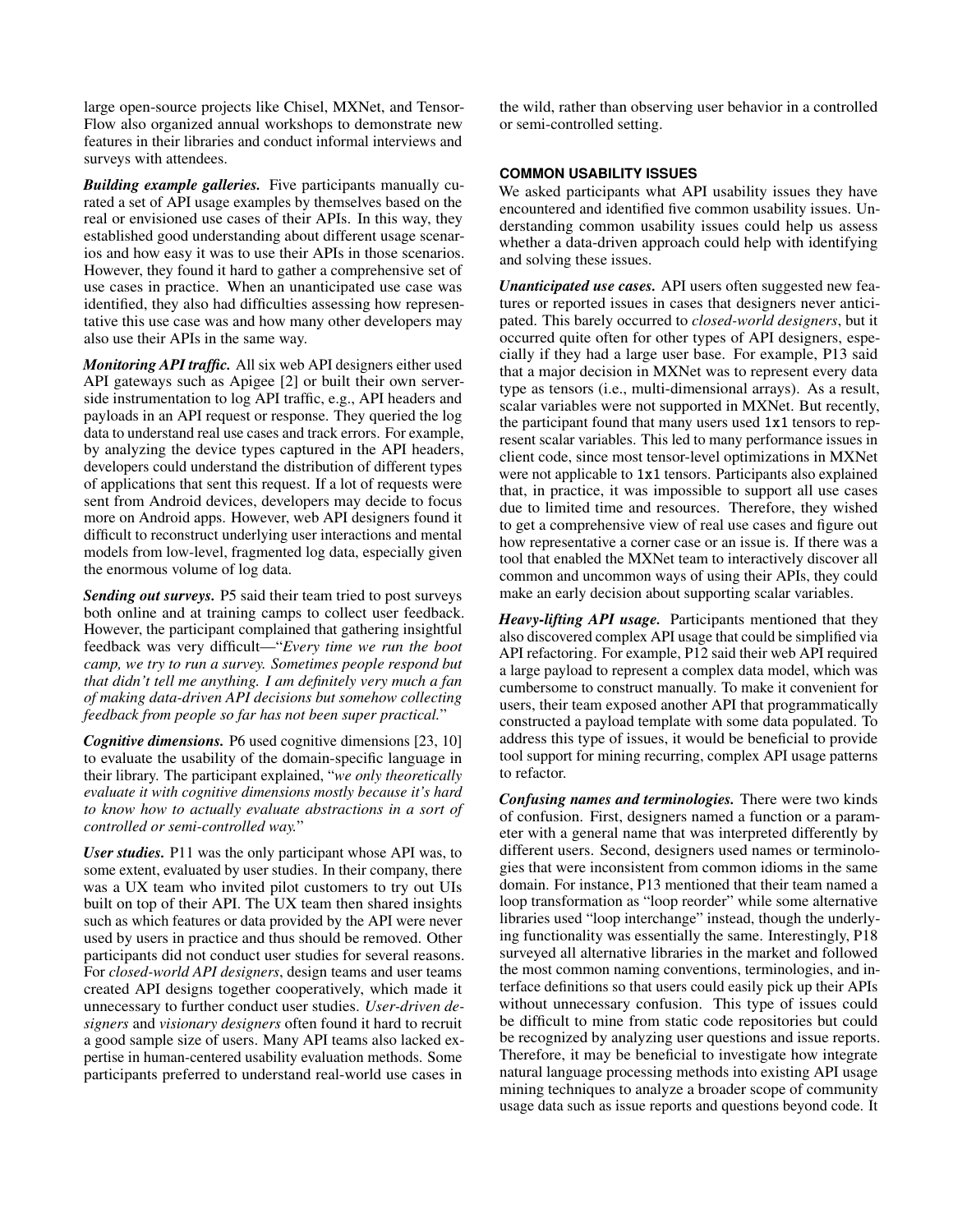may also be beneficial to extend existing techniques to account for alternative libraries and check for naming consistencies.

*Ambiguous API usage.* API usage ambiguity was manifested in several ways. First, there were alternative ways of using an API to achieve the same goal, while users were unclear which one to use. Second, the same API usage could produce different outputs in different contexts, making it hard to understand its real meaning. Figure [1](#page-6-0) shows an example in Chisel, where  $Reg(UInt(3))$  could be interpreted as one of the four things on the right side. This ambiguity was later fixed in Chisel 3.0.0 by making distinct usage explicitly. Third, sometimes users were caught up in the subtlety between overloading functions when there were many of them. Systematically identifying ambiguous API usage was challenging, since it required checking for behavioral similarities and variations among API usage examples. Thus, building new techniques that utilize dynamic analysis to disambiguate API usage was much needed.



<span id="page-6-0"></span>Figure 1. Ambiguous API usage in Chisel 2.0.0 that is fixed in 3.0.0.

During the interview, the majority of participants touched upon the tension between API designers and users. The tension often came from the fact that designers made certain implicit design decisions and tradeoffs that were not articulated in documentation. Many APIs were initially designed for a small group of users. As an API community grew bigger, participants found that more and more novice users, who were not aware of the initial design decisions and tradeoffs, started picking up their libraries. Of course, many of aforementioned usability issues could be addressed by clear documentation. Yet participants expressed several challenges related to API documentation. First, it was too much effort to always keep documentation up-to-date. Second, it was also difficult to track all representative use cases and include them in documentation. Third, participants were worried about the discoverability of important information if the documentation became too long, since not all users would read it carefully. Hence, participants expected not only tool support for identifying real-world use cases and usability issues but also new mechanisms for information delivery.

#### **INFORMATION NEEDS**

To solicit the unmet needs of API designers, we asked participants to reflect on what information cues they found difficult to discover from existing community data and what other data they wish to gather though such data may not even exist. Overall, we found that the information needs of API designers were quite different from the needs of API users identified by prior work [\[47,](#page-12-0) [15\]](#page-10-5). API users wanted to know about the mechanics of correctly using an API, such as what other APIs

<span id="page-6-1"></span>

| Table 3. Unmet or Partially Met Information Needs of API Designers |     |  |  |  |
|--------------------------------------------------------------------|-----|--|--|--|
| Information needs                                                  | Num |  |  |  |
| A holistic view of real use cases                                  | 15  |  |  |  |
| A rich description about user's mental models                      | 12  |  |  |  |
| Common mistakes and workarounds                                    | 11  |  |  |  |
| API call frequency                                                 | 9   |  |  |  |
| Behavioral metrics, e.g., runtime states, performance              | 9   |  |  |  |
| Backward compatibility                                             | 7   |  |  |  |
| Comparing and assessing similar libraries                          | 7   |  |  |  |
| Design inconsistencies                                             | 6   |  |  |  |

to use together and what exceptions to handle. By contrast, API designers were more curious about users' mental models and the mistakes made by users. Furthermore, API users were more like a "blank slate" when first learning an API, while API designers had already established implicit assumptions about how users should and should not use their APIs. Therefore, API designers (especially *visionary designers*) were eager to validate their own hypotheses of API usage with real use cases and identify unanticipated corner cases. This section elaborated on eight common needs of API designers. Table [3](#page-6-1) shows these information needs and their frequencies.

*A holistic view of real use cases.* The majority of participants (15/23), mostly *user-driven designers* and *visionary designers*, expressed a strong desire to get a holistic view of real use cases. Participants were curious about the recurring patterns among these use cases. Because recurring patterns indicated refactoring opportunities to simplify their API design. For instance, P13 mentioned that many data scientists used APIs in another library called NumPy together with APIs in MXNet for data processing, which required extra code to convert data structures between NumPy and MXNet. Thus the participant planned to provide new APIs that seamlessly integrated with NumPy without requiring users to write additional code. Participants were also curious about those corner cases that they did not anticipate in the initial design. While previous mining techniques only focus on mining common API use cases, identifying corner cases was also important to inform API design.

"*I'd like to get is looking at their code and see if they write code in the ideal way we want them to write. Because every API has its own purpose when they're being designed, and we have some use case in mind that this APIs should be used in this way. So I would like to look into their code and see if they use the APIs in our way. If not, we'll probably think if this API is designed in a proper way or we should create some more obvious APIs to deal with this case.*" [P13]

*A rich description of users' mental models.* Twelve participants wished to gather several major clues to understand users' mental models, including the intent of using an API, how the API was discovered, what steps it took to learn the API, how long it took, where users were stuck, and where users gave up. By understanding users' mental models, API designers were able to identify inconsistencies between API design and users' expectations and adjust their API design to reduce confusions and learning barriers.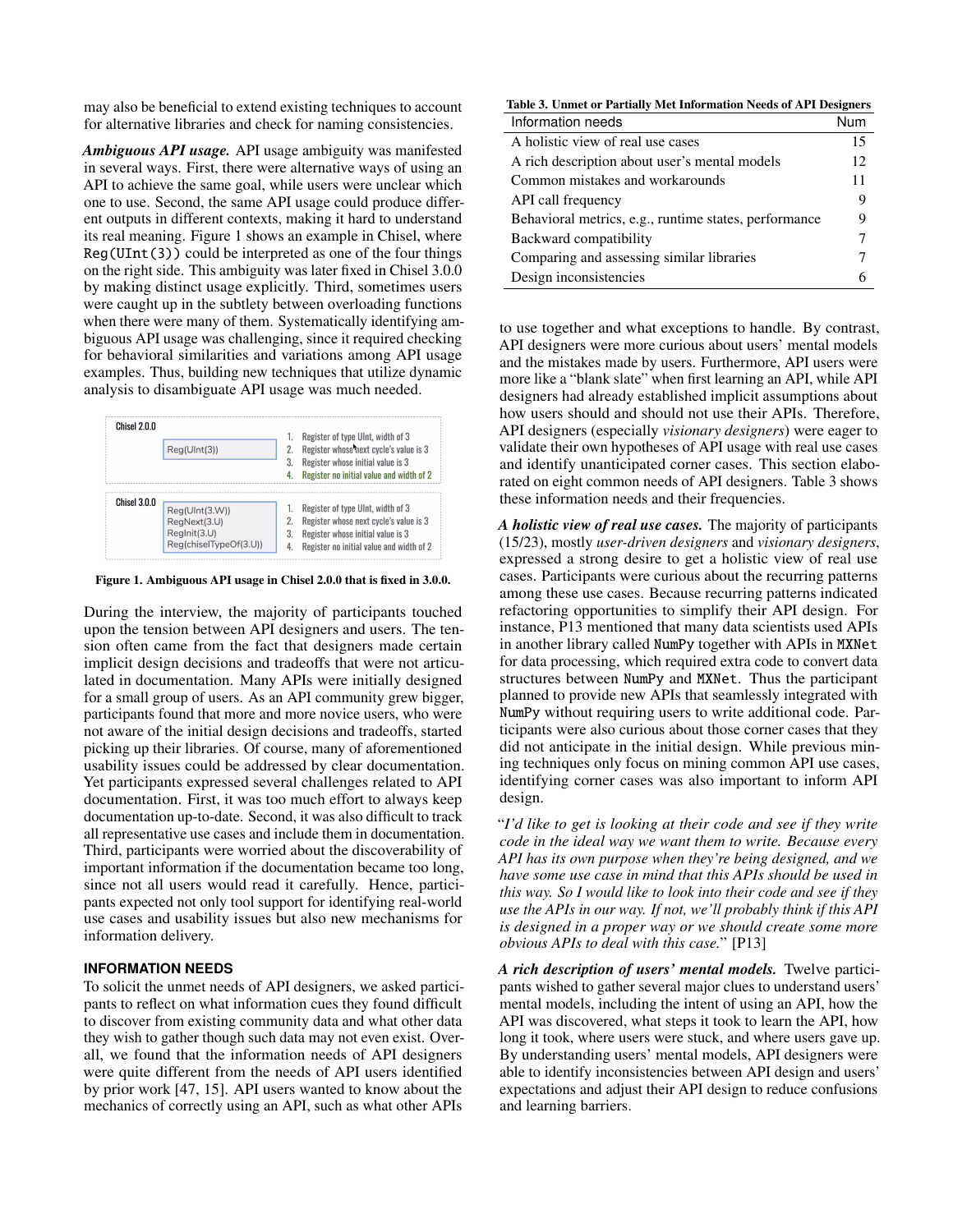"*I want to get what people are thinking, what's going under head, not just whether they are able to use this feature, like that's what you would get from like mining GitHub repos. But what you are not getting is like this person still spent three hours googling how to use this feature, and he spent an hour on Stack Overflow trying to figure out what was going on, in the end, he got that, but it was a frustrating attempt.*" [P6]

P9 said teaching his R packages in classrooms and watching students over their shoulders made him quickly understand what students tried, what worked, and what failed. Yet not every API designer could easily get a room of users to learn their APIs. Several participants mentioned that they could get a sense of where users were stuck by reading questions users asked in emails and online forums. However, there was no easy way to comprehensively understand the whole picture of users' mental models at a low cost.

*Common mistakes and workarounds.* Compared with correct API usage, eleven participants mentioned that they were more curious about what mistakes users made before figuring out the correct usage. Participants wanted to find out whether a user ran into the same error repeatedly, whether different users made the same mistake, how easy it was for a user to make a mistake, and what workarounds users made.

Participants mentioned that compilation errors and runtime exceptions were good indicators of confusing API design. Even though those errors were prevented from creeping into production code, bad API design was never solved in the first place. As a result, novice users may repetitively make the same mistake. Participants in the Chisel team mentioned that they implemented a fairly strict type system as well as many runtime checks to fail potential errors early. They wondered which runtime checks were triggered more often and whether a user encountered the same error repeatedly. Because if a user repeatedly made the same mistake, it may indicate the API design was so counter-intuitive that users cannot easily adjust their mental models to the correct usage. Instead of mining all recurring patterns, P14 suggested to identify patterns that were likely to lead to program crashes and errors. Because error-inducing patterns were more actionable than showing all common patterns.

Though some issues were submitted as bug reports or asked on online forums, participants suspected a large portion of user mistakes were not reported at all. However, such information was barely committed and thus cannot be easily discovered from code repositories. As a result, this calls for a new mechanism to systematically gathering API-related errors and inferring error-inducing patterns.

"*I think the people that use the software with no prior experience perhaps hit the wall quickly. Every now and then you do see those issues of someone, like just never use R packages before. That's the real issue. But for the most part, I suspect that I missed most of the easy problems going on there because they don't convey that first barrier with their remote communication.*" [P9]

*API call frequency.* Nine participants wanted to understand API call frequency for different reasons, e.g., estimating the

impact of deprecating an API, prioritizing efforts, allocating computation resources for web APIs, etc. However, two participants warned about recency bias when interpreting API call frequency. Because new APIs may not have accumulated as many use cases as existing APIs.

"*I think even you can just get users' code and see which API is more popular. There are still some concerns. For example, in our case, an alternative API is relatively new. So if we just look at code, I think it's hard to judge which API is better. Maybe people just don't know there is another way to implement that. So I think making a poll makes more sense because now people know we have these two options and which one they prefer.* [P13]

Web API designers and *closed-world designers* can easily calculate API call frequency by monitoring web API traffic or searching over the internal code base in a company. However, for public library APIs, it was hard to estimate the number of call sites in the wild. P3 said, "*I used to search on GitHub more often, but I just found a lot of false positives. If a function name is like a common word, then it's sort of a huge pile, and it's kind of finding a needle in a haystack.*" Thus it was necessary to resolve function names precisely, which was challenging for loosely typed languages such as R and JavaScript. In addition, five participants also suggested to include context information such as exception handling logic and surrounding API calls beyond just API call frequency.

*Behavioral metrics beyond static usage.* Instead of just statically inspecting use cases, nine participants wanted to gather more behavioral metrics. For instance, they wanted to know the values of function arguments or data fields in an API request, whether these values were always constant, and whether these values were in a valid range. Several participants also mentioned that performance was a major factor that affected their API usability, e.g., latency for web APIs, slow training in deep learning. Therefore, they would like to collect performance metrics from users' code.

*Backward compatibility.* Backward compatibility was the top concern of *user-driven designers*. Participants were not only concerned about compilation errors caused by interface changes, but also behavior and performance inconsistencies caused by the implementation changes of an API. Participants said they were more okay if an API change broke client code in a *noisy* way, e.g., throwing compilation errors, runtime exceptions, or test failures. Because at least users knew that something went wrong and should be fixed. However, participants were more concerned about silent changes in behavior caused by API updates.

In practice, six participants said they curated a small set of client applications or historical API requests to detect potential code breakage. However, participants found it difficult to understand backward compatibility at a large scale. Participants wished to know how much code breakage users were willing to tolerate and how easy it was to fix broken code. Because many code-breaking API changes were beneficial in a long term, though they may lead to code breakage at the moment.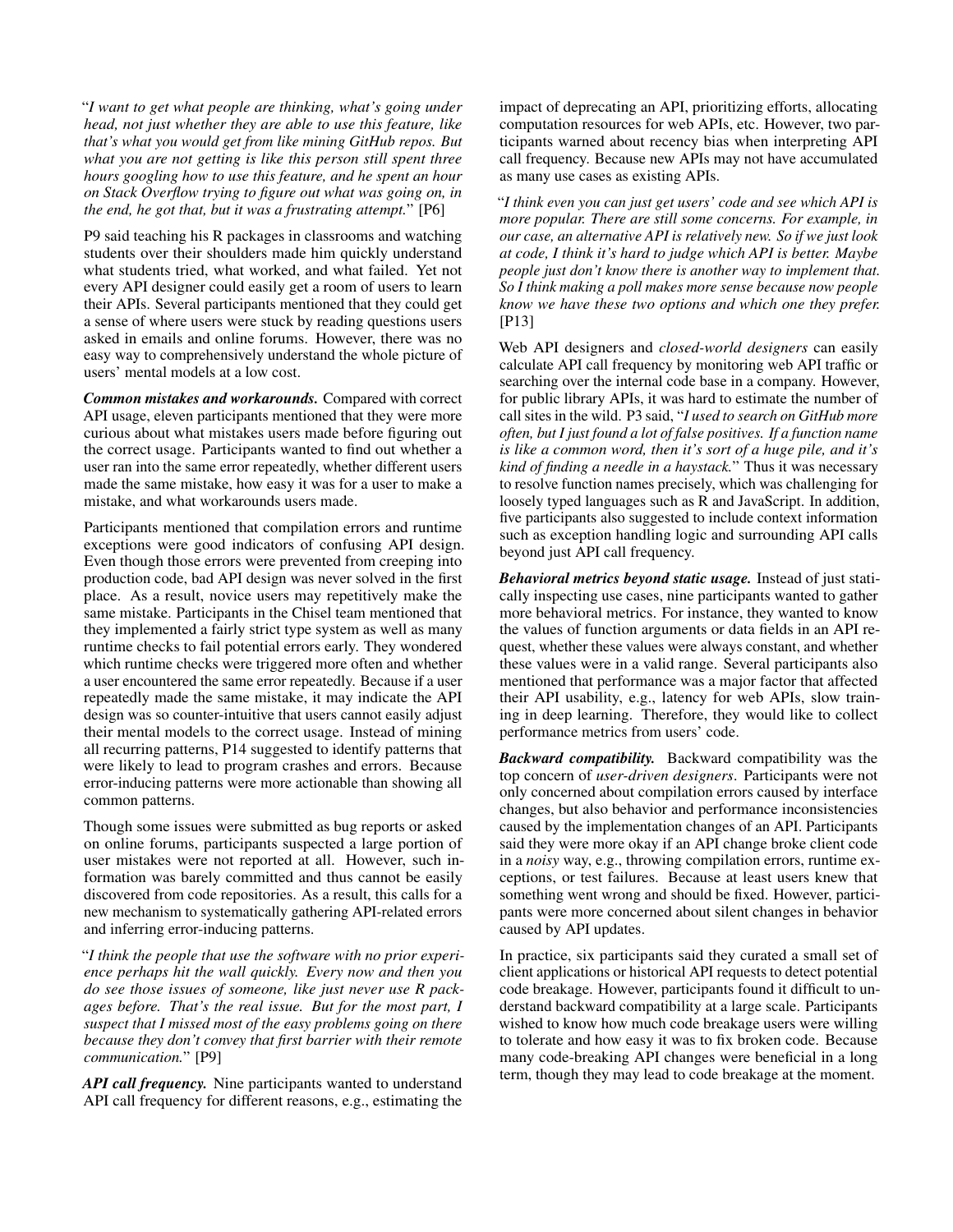*Comparing and assessing similar libraries.* Seven participants would like to compare their own libraries with similar libraries in the market. There were two important perspectives of comparing and assessing similar libraries. First, API designers would like to identify features that were well supported by alternative libraries but not by their own. Participants working on deep learning frameworks such as TensorFlow and MXNet were interested in finding out new neural network models that were integrated into their competitors. Second, API designers were curious about how easy a feature was supported by their own libraries in comparison to other libraries. For example, P6 was curious about whether a visualization was easy to express in D3 or Tableau but was cumbersome to construct in Vega.

*Design inconsistencies.* Six participants wished to identify design inconsistencies to the design choices they made previously or common choices made by other API designers. In fact, it was difficult to always conform to the same design style consistently. For example, P9 mentioned that, when creating functions in his R packages, he followed the tidyverse style guide but sometimes failed. $3$  Such design inconsistencies were often caught by his students when he taught his R packages in classrooms. P12 mentioned that he had to manually search for other APIs in the company and followed their design to ensure the design consistency. Therefore, when there are no explicit design guidelines, it may be beneficial to expose design decisions and trade-offs made by other API designers.

## **OPPORTUNITIES FOR TOOL SUPPORT**

The unmet needs of API designers imply many opportunities for building interactive systems that help developers gather, interpret, and consume community usage data to inform better API design. Some unmet needs require extending existing techniques to discover more information cues from a broader scope of community usage data beyond code, while some require building new mechanisms to collect new data that do not exist. We highlight several design implications below.

*Mining and visualizing API usage beyond syntactic features and frequencies.* There is a lot of literature on mining common patterns from code repositories [\[62,](#page-12-4) [35,](#page-11-17) [59,](#page-12-5) [41,](#page-11-8) [60\]](#page-12-3). However, prior work mostly focuses on finding syntactic patterns of API usage. The unmet needs of API designers in the previous section reveal several desired information cues beyond syntactic API usage. We synthesize a list of design principles for surfacing such information cues.

- API designers consider error-inducing patterns more actionable than common, correct API usage.
- In addition to syntactic usage, it is also important to show behavioral metrics to help API designers understand the semantics of use cases, e.g., runtime parameter values, call stacks, program states, performance, etc.
- It is helpful to include the program context of a code example such as preceding and post API calls, so API designers can better understand what users were trying to do and why their APIs were used in a specific usage scenario.
- Going through a pile of lengthy code examples is overwhelming, so it is important to keep unrelated code folded.

• Recency bias should be taken into account when interpreting API usage frequencies.

Furthermore, it is beneficial to analyze the proliferation of other kinds of community data besides code repositories, such as online discussions, tutorials, bug reports, and emails. In fact, participants mentioned that they primarily looked through online discussions and bug reports to understand what users are confused about and what mistakes users have made. For example, questions in Stack Overflow often ask about exceptional behaviors and boundary conditions that cause program failures when using an API. Therefore, we could extend existing mining infrastructures to analyze non-code data using natural language processing techniques.

*New elicitation mechanisms to understand users' mental models.* One major unmet need of API designers is to get a rich description about users' mental models. In fact, what users wrote and committed to their repositories does not reflect how much they suffered when learning and using an API. Existing approaches either elicit users' mental models directly via interviews [\[57,](#page-12-14) [26\]](#page-11-19) or indirectly through questionnaires [\[28,](#page-11-20) [50\]](#page-12-15), which is deemed to be expensive and unscalable given the large number of APIs and use cases. Instead, we recommend leveraging software instrumentation to gather fine-grained telemetry data at scale under users' permission. For instance, we can instrument browsers and IDEs to record visited learning resources, error messages, and user actions. Such instrumentation methods can also be further augmented with prompting questions to directly solicit explanations on API usage, though that would require further investigation of interruption styles [\[46\]](#page-12-16) to efficiently solicit explanations without causing harm to users' productivity.

It may also be possible to infer users' mental models from lowlevel telemetry data. For instance, if a user never encountered an error again after resolving the error, it may indicate that she could quickly grasp the correct API usage after seeing the error message. On the other hand, if a user encountered the same error repeatedly, it may indicate a big gap between the API design and the user's expectations such that the user cannot easily adjust her mental model. One possible approach is to build a probabilistic model to approximate users' mental states conditioned on a sequence of low-level events.

*Interactively analyzing population-level API usage. Visionary designers* expressed a strong desire for validating their own hypotheses of API usage with real-world use cases of their APIs. Four participants suggested going beyond inspecting the common patterns identified by a mining infrastructure, since there could be many patterns. They wanted to be able to query the corpus of real-world use cases to evaluate their hypotheses of specific patterns, e.g., how often two APIs were used together, how often an API argument was set to a specific value. Text-based query interfaces that use keywords or regular expressions cannot easily express structural and semantic properties in a code pattern. EXAMPLORE [\[22\]](#page-10-4) consolidates unique API usage features extracted from a large collection of code examples into a single API skeleton and allows developers to quickly filter the code corpus by selecting desired features in the skeleton. However, its expressiveness falls short in several

<span id="page-8-0"></span><sup>3</sup>Tidyverse Style Guide, <https://style.tidyverse.org/>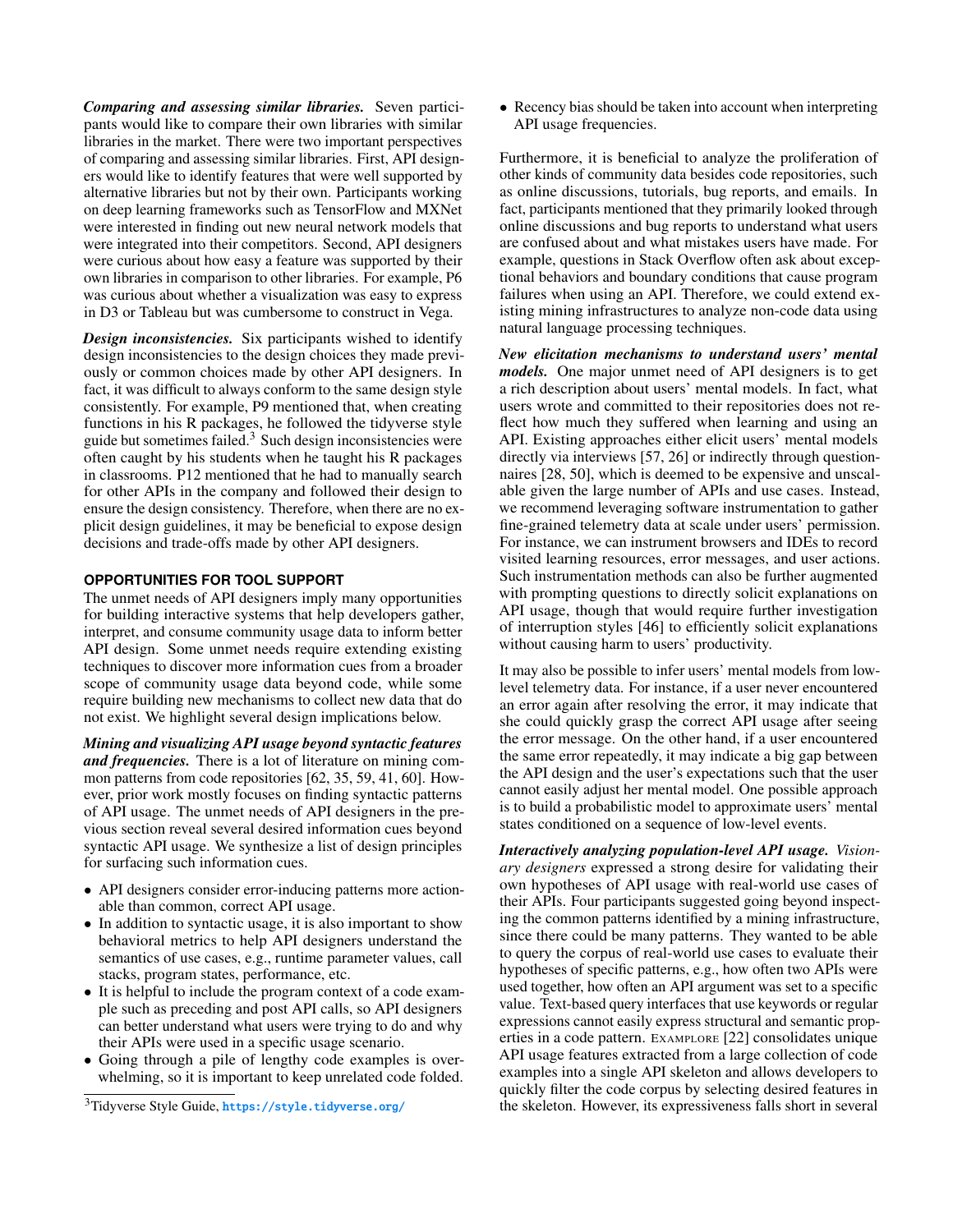aspects. First, it cannot model structural properties such as "a method call must occur in a loop." Second, designers cannot specify alternative feature options in a pattern, which is useful to reason about alternative API usage. Third, designers cannot reason about the absence of a feature in a pattern, e.g., "how many use cases only call lock but forget to call unlock?" Therefore, it is beneficial to build new interactive mining techniques that (1) enable users to specify the structural properties of interesting API usage (i.e., *structural patterns*), (2) support disjunction of alternative API feature options in a pattern (i.e., *alternative patterns*), and (3) support negation of a feature option in a pattern (i.e., *negative patterns*).

*Exploring the design space of similar APIs.* Two particular exploration tasks emerged from the interview study of 23 API designers. First, participants would like to know concrete design choices, e.g., naming conventions, the number of parameters, the adopted design patterns. Second, participants would like to identify those features that are well supported by alternative APIs but are missing or not well supported by their own. Supporting the first task could be relatively straightforward by extracting individual dimensions from interface definitions and architectures. However, the second task is more challenging since it requires a meta abstraction to make concrete use cases of different libraries or DSLs comparable. For instance, to compare features between data visualization libraries such as D3 and Vega, we may want to abstract a visualization script as input-output pairs (i.e., input csv files and output graphs) and completely ignore the implementation details in the script. In this way, we will be able to compare D3 and Vega scripts despite their syntactic differences, and find out what types of graphs are visualized more often using one library but not the other.

*Live API documentation.* Writing API documentation and keeping it up-to-date is challenging [\[12,](#page-10-20) [13\]](#page-10-21). Online discussions, tutorials, bug reports, and emails could serve as insightful crowdsourced documentation. Six participants said if they had access to real use cases, they would like to use those examples to augment their API documentation. Therefore, it may be beneficial to build new techniques that systematically glean real-world use cases and discussions related to an API and constantly update its documentation. For example, if a new trending usage scenario of an API emerges in the community, the documentation should be updated to reflect the trend. On the other hand, only keeping a pile of code examples and related discussions may not be useful, since users may not have time to read all of them. It is important to distill representative families of examples and insightful comments.

# **LIMITATION**

In this paper, we shared observations and themes that emerged in interviews with 23 API designers. Because experts in qualitative studies specifically warned about the danger of quantifying inherently qualitative data [\[14\]](#page-10-22), we did not make any quantitative statements about how frequently the themes may occur in a broader population. We followed this guideline to focus on providing insights that contextualize our empirical findings, especially when they can serve as the basis for further studies, such as surveys.

We strove to include API designers from different fields that work on different kinds of APIs and projects. Therefore, we believe the nature of identifying information needs in this context is meaningful. As future work, we plan to encode those findings in a questionnaire and conduct a large-scale survey study of API designers. The survey will ask participants to rate the importance of each finding, including usability evaluation practices, information needs, and desired tool support in 7 point likert scale. We will also solicit more insights through open-ended questions in the survey.

Note that we do not argue that usability concerns should always be placed first when designing an API. As participants mentioned, there is always a trade-off between "making hard things possible" and "making simple things easy." If API designers focus too much on making simple things easy and addressing all corner cases, it is possible to lock themselves into a corner where they could never get hard things done. API design is an iterative process. Many API designers want to get the core features done first without concerning themselves much about API usability. As they get more users and more time, they will start looking at their APIs more closely and respond to usability issues reported by their users. It is beneficial to establish a comprehensive understanding of real use cases and potential gaps between API designers' and users' expectations during the iterative design process. We argue that it is important to keep usability in mind and make implicit design decisions explicit, so API designers do not inadvertently create an unusable API, and if they have to do so, do it knowingly with minimal cost.

## **CONCLUSION**

This paper presents an in-depth analysis of unmet information needs of, and desired tool support for, API designers in terms of gathering and interpreting user feedback at scale. Given the diversified and distributed nature of modern API communities, it is generally challenging to establish a comprehensive view of real use cases, which the majority of participants desired to have. Due to a lack of tool support for collecting community usage data at scale, participants often gathered use cases and user feedback in an informal way, primarily through bug reports and online discussions. Participants also expressed a strong desire to understand users' mental models, while there is no systematic elicitation method to do so at scale without human intervention. This study provides empirical insights and design implications on how to build interactive systems to enable API designers to make more data-driven decisions based on real use cases and user feedback at scale.

## **ACKNOWLEDGMENTS**

We would like to thank anonymous participants for the interview study and anonymous reviewers for their valuable feedback. This work is in part supported by NSF grants CCF-1764077, CCF-1527923, CCF-1723773, ONR grant N00014- 18-1-2037, Intel CAPA grant, and Samsung grant.

#### <span id="page-9-0"></span>**REFERENCES**

[1] 2017. Google API Design Guide. (2017). <https://cloud.google.com/apis/design/> Accessed: 2019-08-29.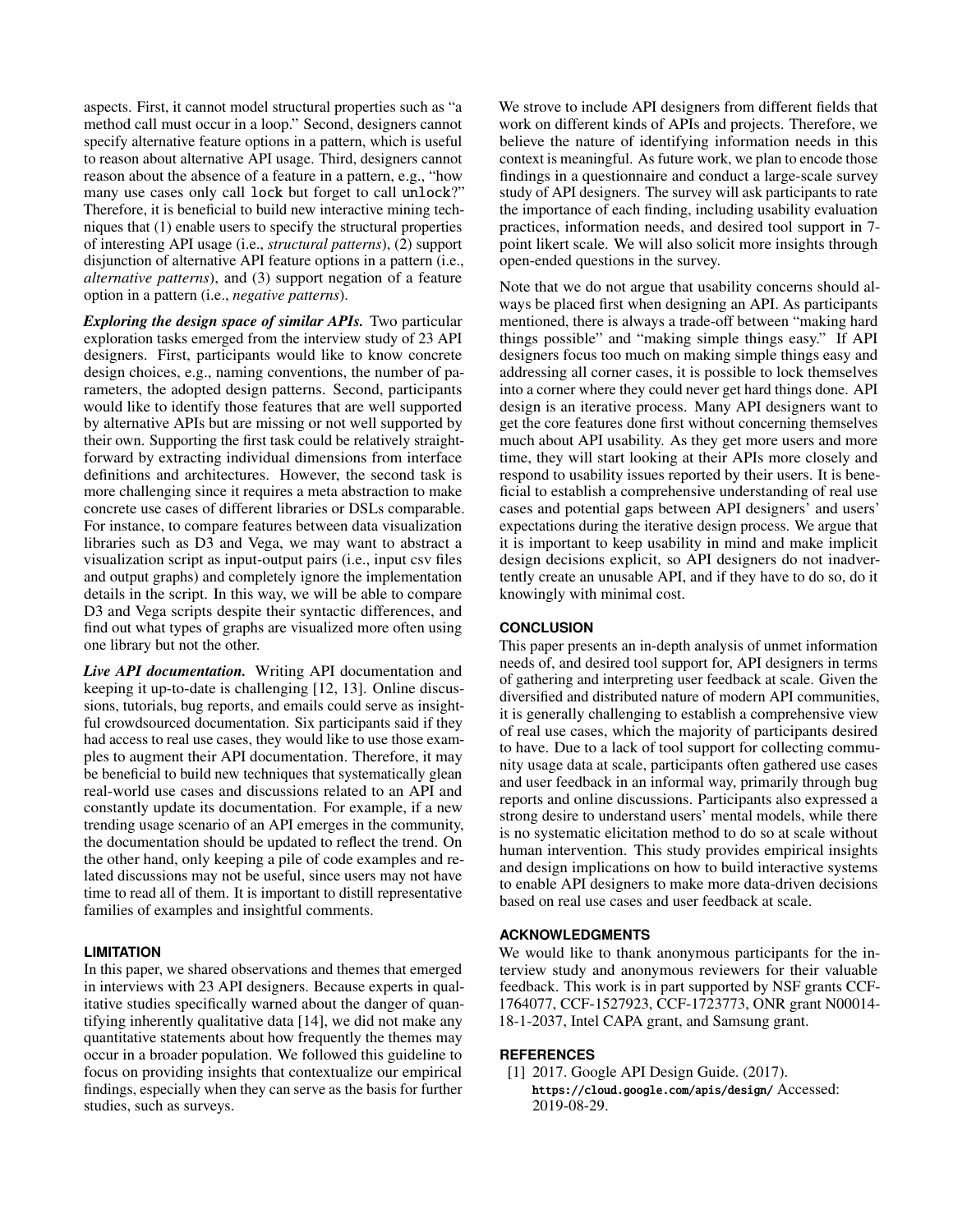- <span id="page-10-18"></span>[2] 2019. Apigee: A Cross-Cloud API Management Platform. (2019). <https://cloud.google.com/apigee/> Accessed: 2019-08-29.
- <span id="page-10-2"></span>[3] Matej Balog, Alexander L Gaunt, Marc Brockschmidt, Sebastian Nowozin, and Daniel Tarlow. 2016. Deepcoder: Learning to Write Programs. *arXiv preprint arXiv:1611.01989* (2016).
- <span id="page-10-12"></span>[4] Christopher Bogart, Christian Kästner, James Herbsleb, and Ferdian Thung. 2016. How to Break an API: Cost Negotiation and Community Values in Three Software Ecosystems. In *Proceedings of the 2016 24th ACM SIGSOFT International Symposium on Foundations of Software Engineering*. ACM, 109–120.
- <span id="page-10-17"></span>[5] Virginia Braun and Victoria Clarke. 2006. Using Thematic Analysis in Psychology. *Qualitative research in psychology* 3, 2 (2006), 77–101.
- <span id="page-10-11"></span>[6] Casey Casalnuovo, Bogdan Vasilescu, Premkumar Devanbu, and Vladimir Filkov. 2015. Developer Onboarding in GitHub: The Role of Prior Social Links and Language Experience. In *Proceedings of the 10th Joint Meeting on Foundations of Software Engineering*. ACM, 817–828.
- <span id="page-10-13"></span>[7] Chunyang Chen, Zhenchang Xing, and Yang Liu. 2019a. What's Spain's Paris? Mining Analogical Libraries from Q&A Discussions. *Empirical Software Engineering* 24, 3 (2019), 1155–1194.
- <span id="page-10-14"></span>[8] Chunyang Chen, Zhenchang Xing, Yang Liu, and Kent Long Xiong Ong. 2019b. Mining Likely Analogical APIs across Third-Party Libraries via Large-Scale Unsupervised API Semantics Embedding. *IEEE Transactions on Software Engineering* (2019).
- <span id="page-10-15"></span>[9] Fuxiang Chen and Sunghun Kim. 2015. Crowd Debugging. In *Proceedings of the 2015 10th Joint Meeting on Foundations of Software Engineering*. ACM, 320–332.
- <span id="page-10-3"></span>[10] Steven Clarke. 2005. Describing and Measuring API Usability with the Cognitive Dimensions. In *Cognitive Dimensions of Notations 10th Anniversary Workshop*. Citeseer, 131.
- <span id="page-10-10"></span>[11] Laura Dabbish, Colleen Stuart, Jason Tsay, and Jim Herbsleb. 2012. Social Coding in GitHub: Transparency and Collaboration in an Open Software Repository. In *Proceedings of the ACM 2012 conference on computer supported cooperative work*. ACM, 1277–1286.
- <span id="page-10-20"></span>[12] Barthélémy Dagenais and Martin P Robillard. 2010. Creating and Evolving Developer Documentation: Understanding the Decisions of Open Source Contributors. In *Proceedings of the 18th ACM SIGSOFT International Symposium on Foundations of Software Engineering*. ACM, 127–136.
- <span id="page-10-21"></span>[13] Barthélémy Dagenais and Martin P Robillard. 2012. Recovering Traceability Links between an API and Its Learning Resources. In *Proceedings of the 34th International Conference on Software Engineering*. IEEE Press, 47–57.
- <span id="page-10-22"></span>[14] Norman K Denzin and Yvonna S Lincoln. 2011. *The Sage Handbook of Qualitative Research*. Sage.
- <span id="page-10-5"></span>[15] Ekwa Duala-Ekoko and Martin P Robillard. 2012. Asking and Answering Questions about Unfamiliar APIs: An Exploratory Study. In *Proceedings of the 34th International Conference on Software Engineering*. IEEE Press, 266–276.
- <span id="page-10-8"></span>[16] Manuel Egele, David Brumley, Yanick Fratantonio, and Christopher Kruegel. 2013. An Empirical Study of Cryptographic Misuse in Android Applications. In *Proceedings of the 2013 ACM SIGSAC Conference on Computer & Communications Security*. ACM, 73–84.
- <span id="page-10-9"></span>[17] Brian Ellis, Jeffrey Stylos, and Brad Myers. 2007. The factory pattern in API design: A usability evaluation. In *Proceedings of the 29th international conference on Software Engineering*. IEEE Computer Society, 302–312.
- <span id="page-10-7"></span>[18] Sascha Fahl, Marian Harbach, Thomas Muders, Lars Baumgärtner, Bernd Freisleben, and Matthew Smith. 2012. Why Eve and Mallory Love Android: An Analysis of Android SSL (In)Security. In *Proceedings of the 2012 ACM Conference on Computer and Communications Security*. ACM, 50–61.
- <span id="page-10-0"></span>[19] Umer Farooq, Leon Welicki, and Dieter Zirkler. 2010. API Usability Peer Reviews: A Method for Evaluating the Usability of Application Programming Interfaces. In *Proceedings of the SIGCHI Conference on Human Factors in Computing Systems*. ACM, 2327–2336.
- <span id="page-10-16"></span>[20] Qing Gao, Hansheng Zhang, Jie Wang, Yingfei Xiong, Lu Zhang, and Hong Mei. 2015. Fixing Recurring Crash Bugs via Analyzing Q&A Sites. In *2015 30th IEEE/ACM International Conference on Automated Software Engineering (ASE)*. IEEE, 307–318.
- <span id="page-10-6"></span>[21] Martin Georgiev, Subodh Iyengar, Suman Jana, Rishita Anubhai, Dan Boneh, and Vitaly Shmatikov. 2012. The Most Dangerous Code in the World: Validating SSL Certificates in Non-browser Software. In *Proceedings of the 2012 ACM Conference on Computer and Communications Security*. ACM, 38–49.
- <span id="page-10-4"></span>[22] Elena L Glassman, Tianyi Zhang, Björn Hartmann, and Miryung Kim. 2018. Visualizing API Usage Examples at Scale. In *Proceedings of the 2018 CHI Conference on Human Factors in Computing Systems*. ACM, 580.
- <span id="page-10-19"></span>[23] Thomas R. G. Green and Marian Petre. 1996. Usability Analysis of Visual Programming Environments: A 'Cognitive Dimensions' Framework. *Journal of Visual Languages & Computing* 7, 2 (1996), 131–174.
- <span id="page-10-1"></span>[24] Natalie Gruska, Andrzej Wasylkowski, and Andreas Zeller. 2010. Learning from 6,000 Projects: Lightweight Cross-Project Anomaly Detection. In *Proceedings of the 19th International Symposium on Software Testing and Analysis*. ACM, 119–130.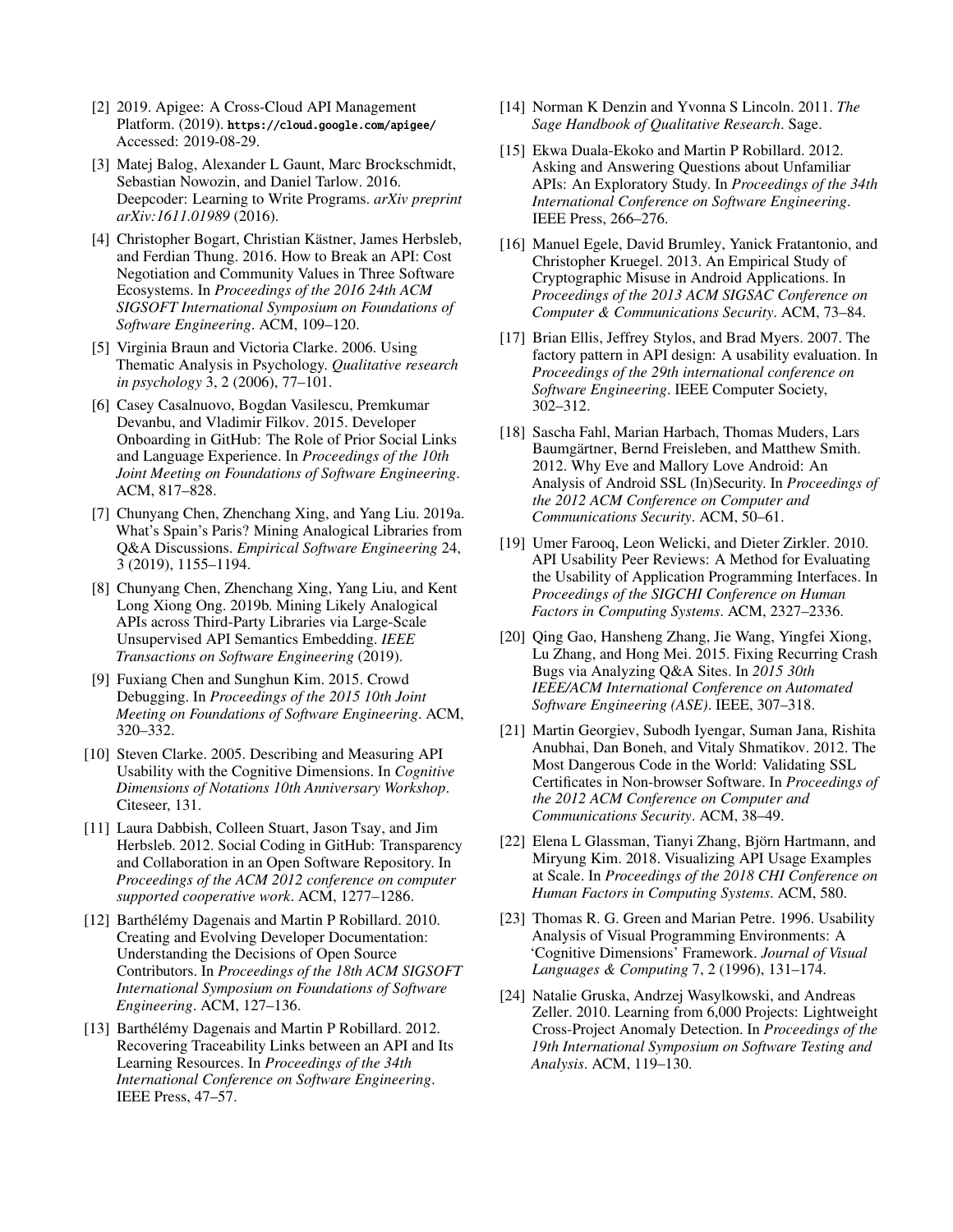- <span id="page-11-4"></span>[25] Xiaodong Gu, Hongyu Zhang, Dongmei Zhang, and Sunghun Kim. 2016. Deep API Learning. In *Proceedings of the 2016 24th ACM SIGSOFT International Symposium on Foundations of Software Engineering*. ACM, 631–642.
- <span id="page-11-19"></span>[26] Amber Horvath, Mariann Nagy, Finn Voichick, Mary Beth Kery, and Brad A Myers. 2019. Methods for Investigating Mental Models for Learners of APIs. In *Extended Abstracts of the 2019 CHI Conference on Human Factors in Computing Systems*. ACM, LBW0158.
- <span id="page-11-1"></span>[27] Andrew J Ko, Brad A Myers, and Htet Htet Aung. 2004. Six Learning Barriers in End-User Programming Systems. In *Proceedings of the 2004 IEEE Symposium on Visual Languages - Human Centric Computing*. IEEE, 199–206.
- <span id="page-11-20"></span>[28] Todd Kulesza, Simone Stumpf, Margaret Burnett, and Irwin Kwan. 2012. Tell Me More?: The Effects of Mental Model Soundness on Personalizing an Intelligent Agent. In *Proceedings of the SIGCHI Conference on Human Factors in Computing Systems*. ACM, 1–10.
- <span id="page-11-14"></span>[29] Hongwei Li, Sirui Li, Jiamou Sun, Zhenchang Xing, Xin Peng, Mingwei Liu, and Xuejiao Zhao. 2018. Improving API Caveats Accessibility by Mining API Caveats Knowledge Graph. In *2018 IEEE International Conference on Software Maintenance and Evolution (ICSME)*. IEEE, 183–193.
- <span id="page-11-18"></span>[30] Robyn Longhurst. 2003. Semi-Structured Interviews and Focus Groups. *Key methods in geography* 3 (2003), 143–156.
- <span id="page-11-9"></span>[31] Andrew Macvean, Luke Church, John Daughtry, and Craig Citro. 2016a. API Usability at Scale.. In *Psychology of Programming Interest Group*. 26.
- <span id="page-11-6"></span>[32] Andrew Macvean, Martin Maly, and John Daughtry. 2016b. API Design Reviews at Scale. In *Proceedings of the 2016 CHI Conference Extended Abstracts on Human Factors in Computing Systems*. ACM, 849–858.
- <span id="page-11-10"></span>[33] Jennifer Marlow, Laura Dabbish, and Jim Herbsleb. 2013. Impression Formation in Online Peer Production: Activity Traces and Personal Profiles in GitHub. In *Proceedings of the 2013 conference on Computer supported cooperative work*. ACM, 117–128.
- <span id="page-11-16"></span>[34] Phil McMinn, Muzammil Shahbaz, and Mark Stevenson. 2012. Search-based Test Input Generation for String Data Types Using the Results of Web Queries. In *2012 IEEE Fifth International Conference on Software Testing, Verification and Validation*. IEEE, 141–150.
- <span id="page-11-17"></span>[35] Evan Moritz, Mario Linares-Vásquez, Denys Poshyvanyk, Mark Grechanik, Collin McMillan, and Malcom Gethers. 2013. Export: Detecting and Visualizing API Usages in Large Source Code Repositories. In *Proceedings of the 28th IEEE/ACM International Conference on Automated Software Engineering*. IEEE Press, 646–651.
- <span id="page-11-15"></span>[36] Manish Motwani and Yuriy Brun. 2019. Automatically Generating Precise Oracles from Structured Natural Language Specifications. In *Proceedings of the 41st International Conference on Software Engineering*. IEEE Press, 188–199.
- <span id="page-11-3"></span>[37] Lauren Murphy, Mary Beth Kery, Oluwatosin Alliyu, Andrew Macvean, and Brad A Myers. 2018. API Designers in the Field: Design Practices and Challenges for Creating Usable APIs. In *Proceedings of the 2018 IEEE Symposium on Visual Languages and Human-Centric Computing (VL/HCC)*. IEEE, 249–258.
- <span id="page-11-7"></span>[38] Emerson Murphy-Hill, Caitlin Sadowski, Andrew Head, John Daughtry, Andrew Macvean, Ciera Jaspan, and Collin Winter. 2018. Discovering API Usability Problems at Scale. In *Proceedings of the 2nd International Workshop on API Usage and Evolution*. ACM, 14–17.
- <span id="page-11-2"></span>[39] Brad A. Myers. 2017. Human-Centered Methods for Improving API Usability. In *Proceedings of the 1st International Workshop on API Usage and Evolution (WAPI '17)*. IEEE Press, Piscataway, NJ, USA, 2–2. DOI:<http://dx.doi.org/10.1109/WAPI.2017..2>
- <span id="page-11-0"></span>[40] Brad A Myers and Jeffrey Stylos. 2016. Improving API Usability. *Commun. ACM* 59, 6 (2016), 62–69.
- <span id="page-11-8"></span>[41] Tung Thanh Nguyen, Hoan Anh Nguyen, Nam H. Pham, Jafar M. Al-Kofahi, and Tien N. Nguyen. 2009. Graph-based Mining of Multiple Object Usage Patterns. In *Proceedings of the 7th Joint Meeting of the European Software Engineering Conference and the ACM SIGSOFT Symposium on the Foundations of Software Engineering (ESEC/FSE '09)*. ACM, New York, NY, USA, 383–392.
- <span id="page-11-11"></span>[42] Raphael Pham, Leif Singer, Olga Liskin, Fernando Figueira Filho, and Kurt Schneider. 2013. Creating a Shared Understanding of Testing Culture on a Social Coding Site. In *Proceedings of the 2013 International Conference on Software Engineering*. IEEE Press, 112–121.
- <span id="page-11-13"></span>[43] Huilian Sophie Qiu, Yucen Lily Li, Susmita Padala, Anita Sarma, and Bogdan Vasilescu. 2019a. The Signals That Potential Contributors Look for When Choosing Open-Source Projects. *Proc. ACM Hum.-Comput. Interact.* 3, CSCW, Article 122 (Nov. 2019), 29 pages. DOI:<http://dx.doi.org/10.1145/3359224>
- <span id="page-11-12"></span>[44] Huilian Sophie Qiu, Alexander Nolte, Anita Brown, Alexander Serebrenik, and Bogdan Vasilescu. 2019b. Going Farther Together: The Impact of Social Capital on Sustained Participation in Open Source. In *Proceedings of the 41st International Conference on Software Engineering*. IEEE Press, 688–699.
- <span id="page-11-5"></span>[45] Veselin Raychev, Martin Vechev, and Eran Yahav. 2014. Code Completion with Statistical Language Models. In *ACM SIGPLAN Notices*, Vol. 49. ACM, 419–428.